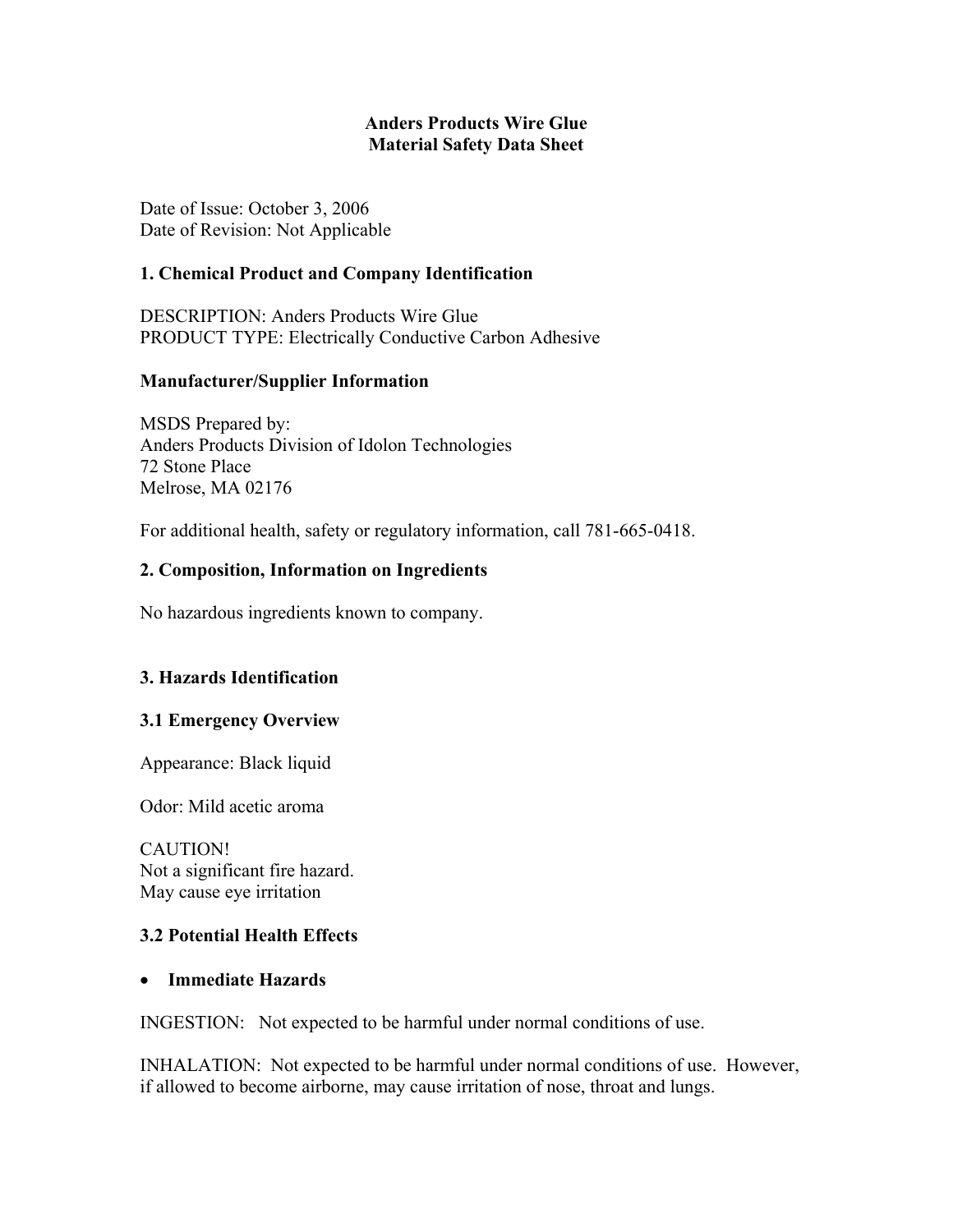SKIN: May cause irritation on prolonged or repeated contact.

EYES: May cause irritation on prolonged or repeated contact.

## • **Physical Hazards**

Anders Products Wire Glue is electrically conductive. Care should be taken not to inappropriately apply this material.

### **Delayed Hazards**

None of the components present in this product at concentrations equal to or greater than 0.1% have been listed by NTP, classified by IARC, nor regulated by OSHA as a carcinogen.

### **4. First Aid Measures**

INGESTION: If accidentally swallowed, dilute by drinking large quantities of water. Immediately contact poison control center or hospital emergency room for any other additional treatment directions.

INHALATION: Remove to fresh air.

SKIN: In case of irritation, flush with water.

EYES: Immediately flush eyes with plenty of water. Call a physician if irritation persists.

# **5. Fire Fighting Measures**

Autoignition Temperature Not available Upper/Lower Flammable Limits Not applicable Up/Lower Explosive Limits, % by Vol Not applicable Flash Point Not applicable Will not burn unless water has evaporated. Dried material may burn. In case of fire, water should be used to keep fire-exposed containers cool.

Combustion of Anders Products Wire Glue may cause a release of carbon monoxide and carbon dioxide.

### **6. Accidental Release Measures**

Soak up with absorbent material and remove to a chemical disposal area. Prevent entry into natural bodies of water.

# **7. Handling and Storage**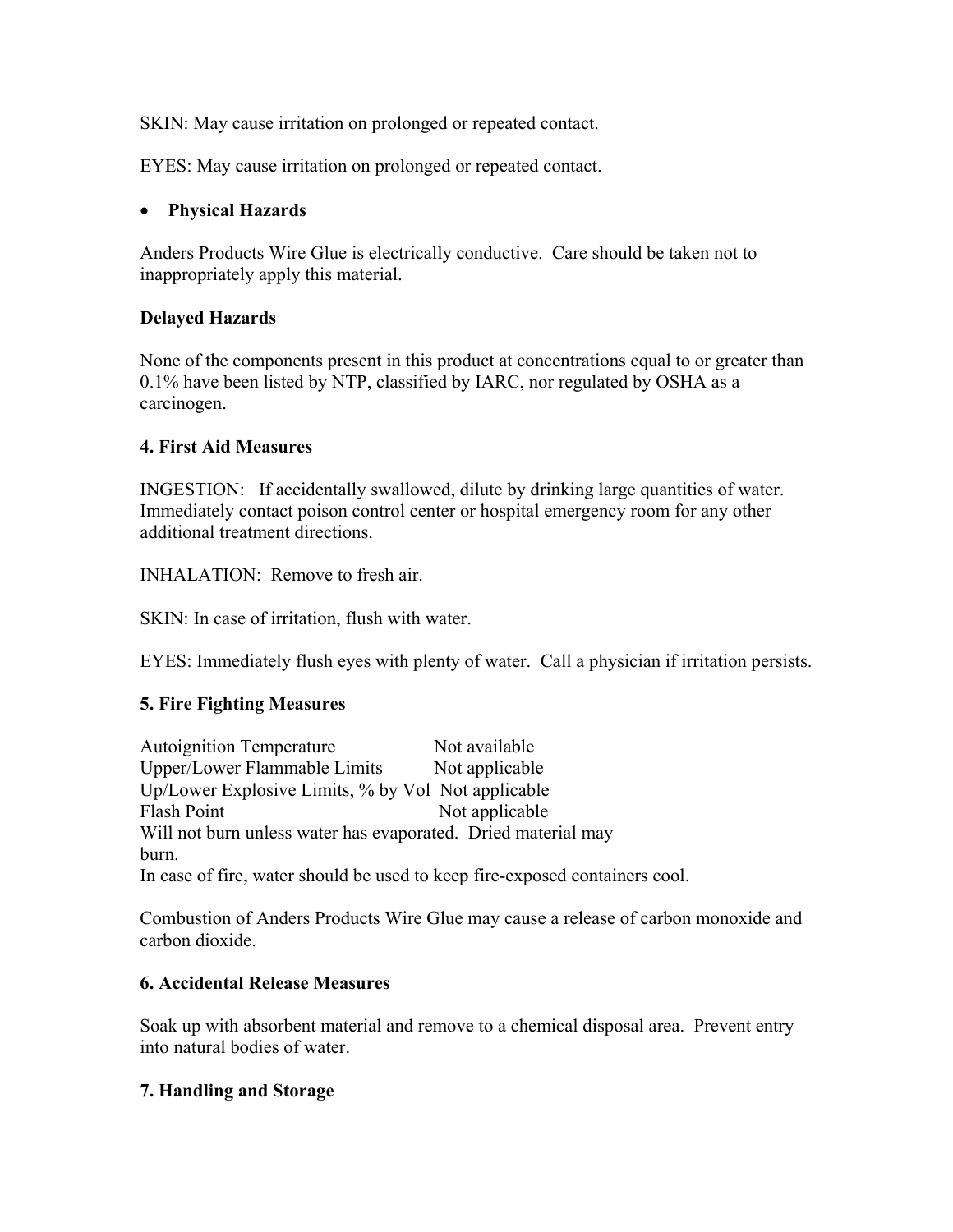### **7.1 Handling**

Handle in accordance with good industrial hygiene and safety practices. Always use appropriate Personal Protective Equipment (PPE). INHALATION: Avoid prolonged or repeated breathing of vapor. SKIN: Avoid prolonged or repeated contact with skin and clothing. EYES: Avoid prolonged or repeated contact with eyes.

### **7.2 Storage**

Keep from freezing. Store in a cool, dry place. Keep containers tightly closed.

### **8. Exposure Controls/Personal Protection**

#### **8.1 Exposure Controls**

If airborne contaminants are generated when the material is heated or handled, sufficient ventilation in volume and air flow patterns should be provided to keep air contaminant concentration levels below acceptable criteria.

### **8.2 Personal Protection**

Where air contaminants can exceed acceptable criteria, use NIOSH/MSHA approved respiratory protection equipment. Respirators should be selected based on the form and concentration of contaminants in air in accordance with OSHA laws and regulations or other applicable standards or guidelines, including ANSI standards regarding respiratory protection. Use goggles if contact is likely. Wear impervious gloves as required to prevent skin contact.

#### **8.3 Exposure Guidelines**

None established

#### **9. Physical and Chemical Properties**

| Percent Volatiles               | 32                   |
|---------------------------------|----------------------|
| pH $\omega$ 25 C                | $\rightarrow$        |
| Specific Gravity                | 19                   |
| Appearance                      | Black liquid         |
| <b>Autoignition Temperature</b> | Not available        |
| <b>Boiling Point</b>            | $100 \text{ deg } C$ |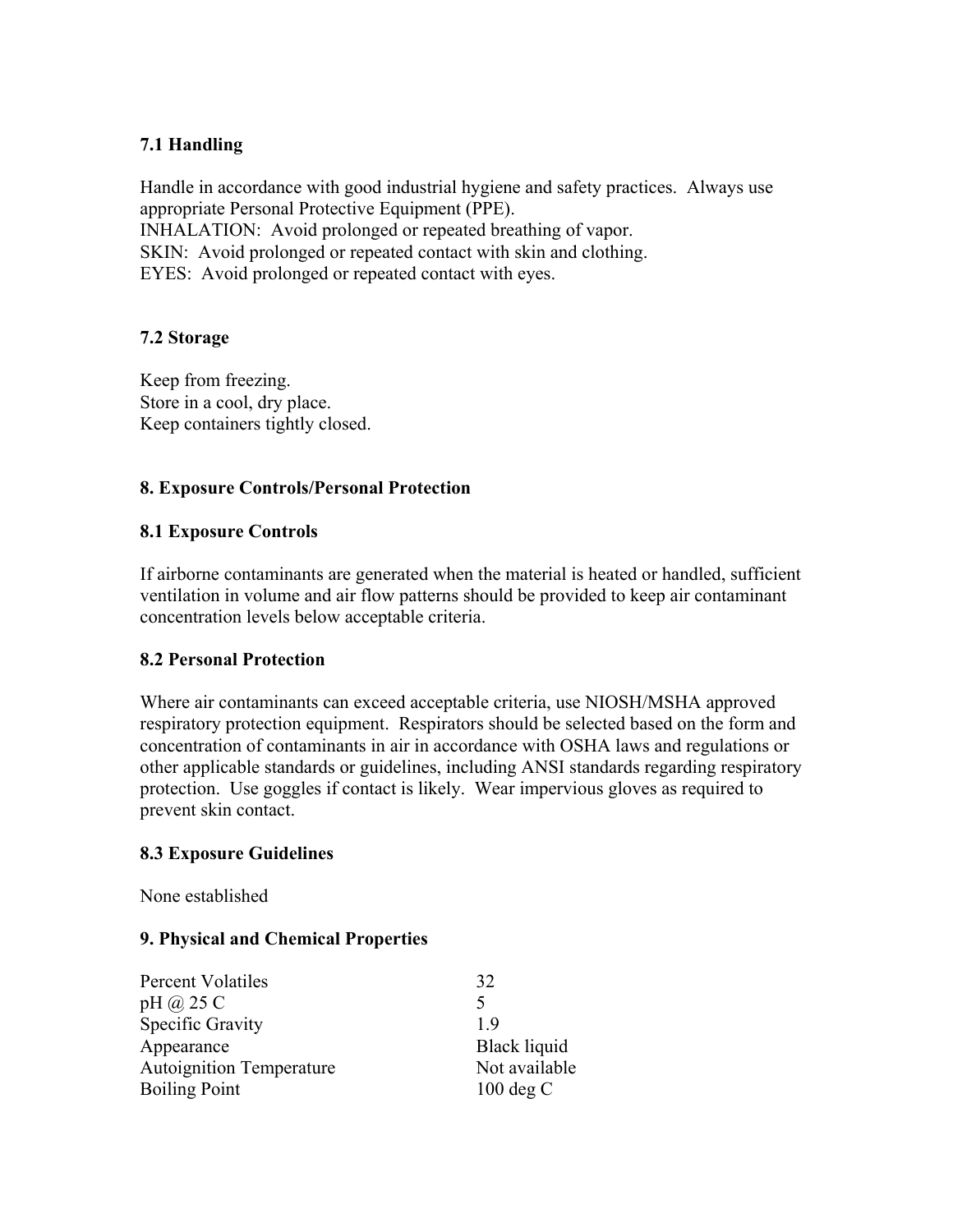| Vapor Density (Air=1)               | $\leq 1$          |
|-------------------------------------|-------------------|
| Vapor Pressure, mm Hg $\omega$ 20 C | 17.5              |
| Evaporation Rate (Butyl Acetate=1)  | < 1               |
| <b>Upper/Lower Flammable Limits</b> | Not applicable    |
| Up/Lower Explosive Limits, % by Vol | Not applicable    |
| Flash Point                         | Not applicable    |
| <b>Freezing Point</b>               | $0$ deg C         |
| Odor                                | Mild acetic aroma |
| Odor Threshold, ppm                 | Not available     |
| Solubility in Water                 | Dispersible       |
| Coefficient of Water/Oil Distrib.   | Not available     |
|                                     |                   |

**10. Stability and Reactivity**

Product is stable

### • **Conditions to Avoid:**

Exposure to heat, flame and incompatibles.

### • **Incompatibilities:**

Strong acids and alkaline materials.

Strong oxidizing and reducing agents.

# • **Decomposition products may include:**

CO, CO2.

# • **Hazardous polymerization:**

Will not occur.

# • **Other Hazards:**

None known to company.

# **11. Toxicological Information**

See Section 3 Hazards Identification information.

### **12. Ecological Information**

Not determined.